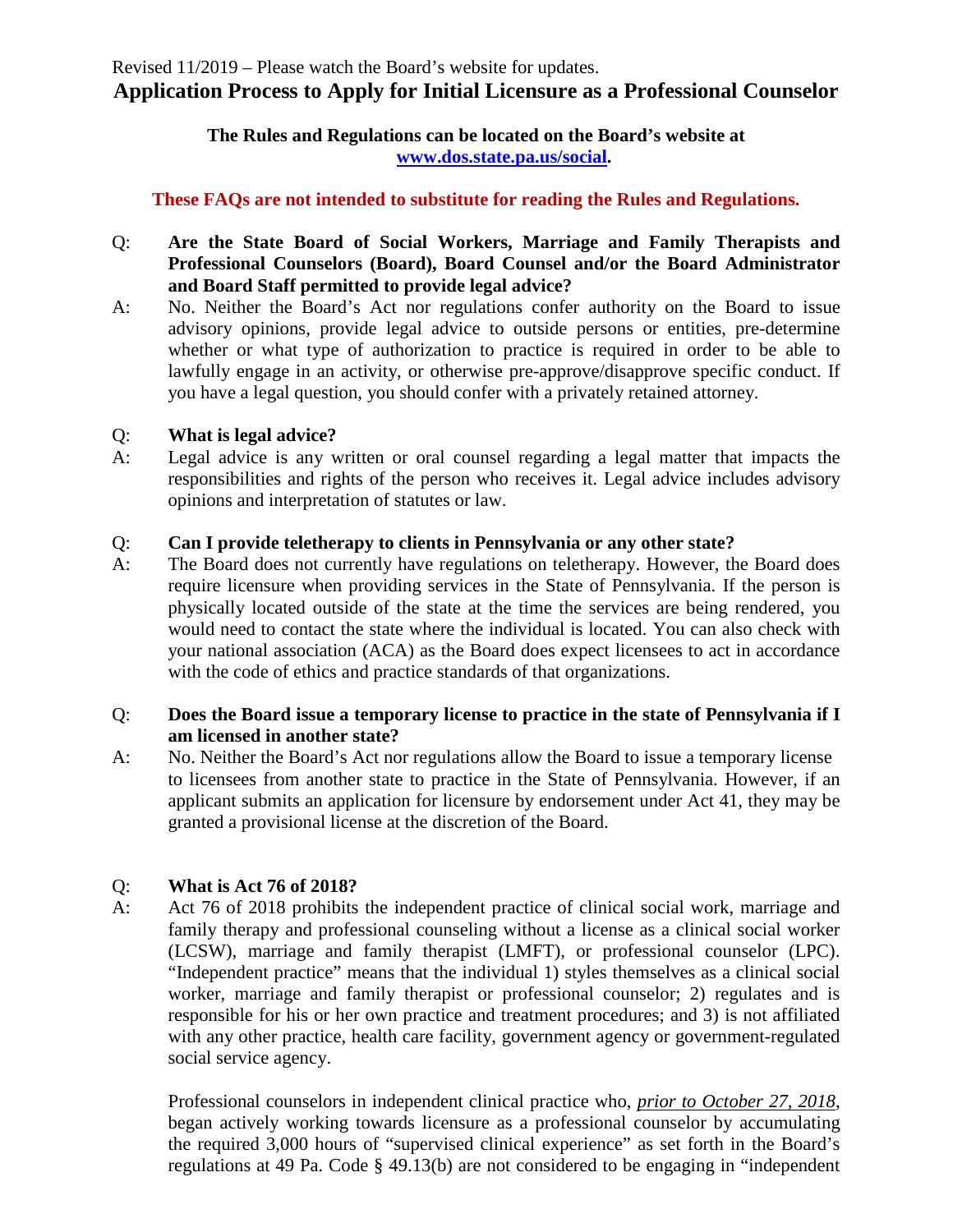practice" and will be permitted to complete their experience requirements for licensure as a professional counselor and to obtain the professional counselor license.

These professional counselors must have been receiving the necessary supervision by a supervisor who meets the Board's regulations in "Qualifications for Supervisors" as outlined in 49 Pa. Code § 49.3 and the "Standards for Supervisors" as outlined in 49 Pa. Code § 49.14. These practitioners must continue to receive the required supervision until they are issued a license to practice professional counseling by the Board.

### Q: **Did Act 76 change the scope of practice for professional counselors?**

- A: Yes. Please review Section 3 of the Board's Act which defines Practice of Professional Counseling to see the current scope of practice of professional counselors.
- Q: **Under Act 76, am I permitted to engage in independent practice if I completed my education to obtain a license to practice professional counseling and I am working towards completing the 3,000 hours of supervised clinical experience?**
- A: Refer to Section 3 of the Act for definition of independent practice.

## Q: **Where can I find the application for licensure as a professional counselor?**

A: You will need to apply for the license on-line at [www.pals.pa.gov.](http://www.pals.pa.gov/) You will need to register and then you will be able to log in and apply for the license.

## Q: **How do I know if my education meets Pennsylvania's requirements?**

- A: You must meet **ONE** of the following education requirements under Section 7(f) (2) Act 136 – 1998 (on website [www.dos.state.pa.us/social](http://www.dos.state.pa.us/social) - click on Rules and Regulations, Chapter 49 (Licensure of Professional Counselors). Request the school to send an official transcript of your educational degree and other graduate level coursework **DIRECTLY** to the Board.
	- a. Has successfully completed a planned program of 60 semester hours or 90 quarter hours of graduate coursework in counseling or a field related to the practice of professional counseling, including a master's degree granted on or before June 30, 2009, in counseling or a field determined by the board by regulation to be closely related to the practice of professional counseling, from an accredited educational institution, and has met specific course requirements listed in Section 49.2.

#### **ATTENTION APPLICANTS WITH LESS THAN A 48 SEMESTER OR 72 QUARTER HOURS MASTER'S DEGREE IN PROFESSIONAL COUNSELING OR A RELATED FIELD:**

**An applicant with less than a 48 semester or 72 quarter hours master's degree may qualify for licensure if the master's degree was completed on or before June 30, 2009. The additional hours needed to reach the required 60 semester hours or 90 quarter hours in a planned program may be completed after the granting of the master's degree.** 

b. Has successfully completed a planned program of 60 semester hours or 90 quarter hours of graduate coursework in counseling or a field determined by the board by regulation to be closely related to the practice of professional counseling, including a 48-semester-hour or 72-quarter-hour master's degree in counseling or a field determined by the board by regulation to be closely related to the practice of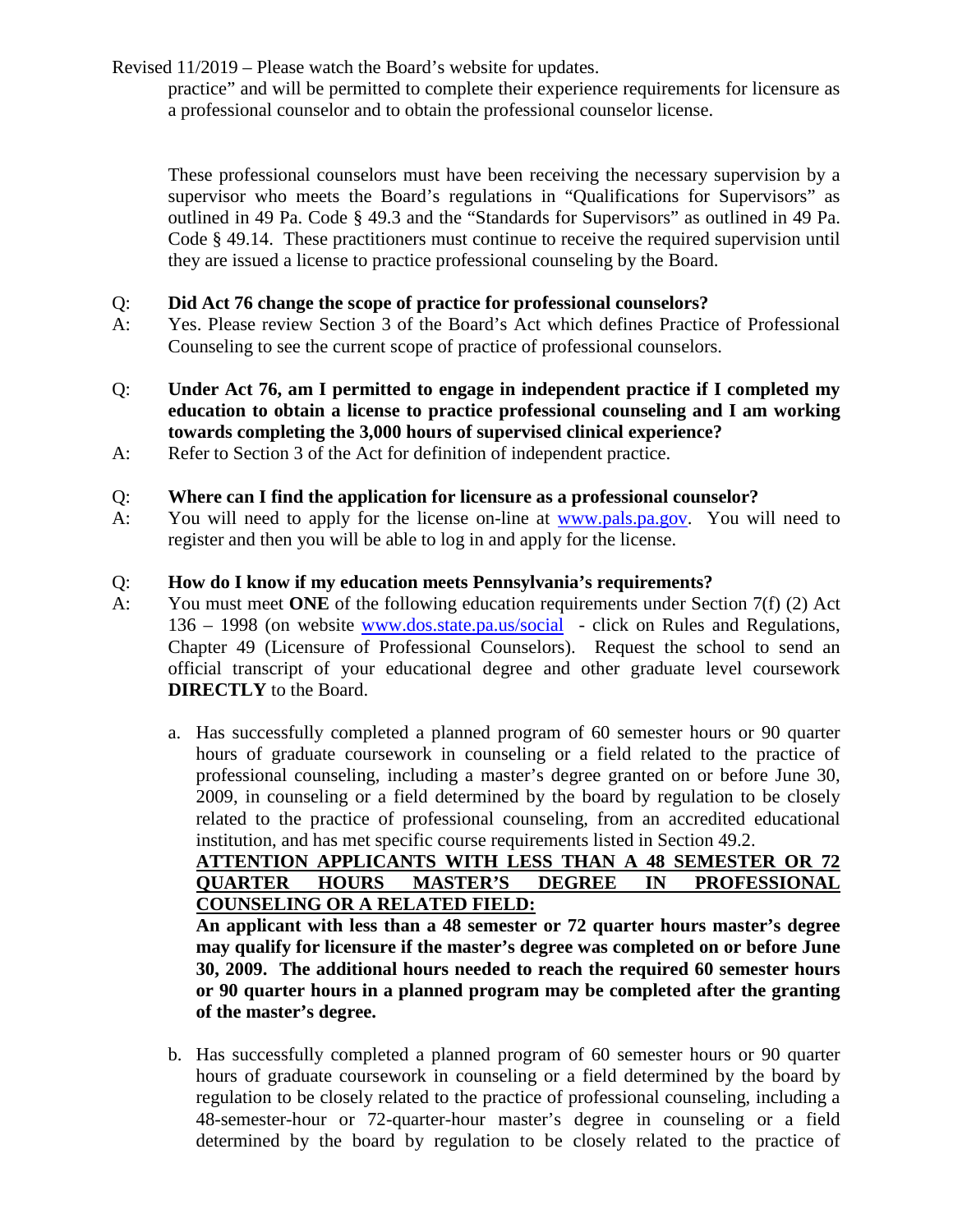professional counseling, from an accredited educational institution, and has met specific course requirements listed in Section 49.2.

c. Holds a doctoral degree in counseling from an accredited educational institution or holds a doctoral degree in a field determined by the board by regulation to be closely related to the practice of professional counseling from an accredited educational institution, and has met specific course requirements listed in Section 49.2

## Q: **What coursework must my degree contain?**

- A: The following coursework is required as per Section 49.2 of the regulations (the regulations may be located on the Board's website at www.dos.state.pa.us/social):
	- (1) **Human growth and development** (2 semester or 3 quarter hours) studies that provide an understanding of the nature and needs of individuals at all developmental stages.
	- (2) **Social and cultural foundations** (2 semester or 3 quarter hours) studies that provide an understanding of issues and trends in a multicultural and diverse society.
	- (3) **Helping relationships** (2 semester or 3 quarter hours) studies that provide an understanding of counseling and consultation processes.
	- (4) **Group Work** (2 semester or 3 quarter hours) studies that provide an understanding of group development, dynamics, counseling theories, group counseling methods and skills and other group approaches.
	- (5) **Career and lifestyle development** (2 semester or 3 quarter hours) studies that provide an understanding of career development and related life factors.
	- (6) **Appraisal** (2 semester or 3 quarter hours) studies that provide an understanding of individual and group approaches to assessment and evaluation.
	- (7) **Research and program evaluation** (2 semester or 3 quarter hours) studies that provide an understanding of types of research methods, basic statistics, and ethical and legal considerations in research.
	- (8) **Professional orientation** (2 semester or 3 quarter hours) studies that provide an understanding of all aspects of professional functioning, including history, roles, organizational structures, ethics, standards and credentialing.
	- (9) **Clinical instruction** (Includes 100 clock hours of supervised practicum experience and 600 clock hours of supervised internship experience). The supervised internship experience shall begin after completion of the supervised practicum experience. Until March 2, 2007, this requirement may be satisfied by completion of a total of 6 semester hours or 9 quarter hours of practicum/internship experience (Currently, the Board is accepting completion of either 100 clock hours of supervised practicum experience and 600 clock hours of supervised internship experience OR completion of a total of 6 semester hours or 9 quarter hours of practicum/internship experience.)

## Q: **I hold less than a 48-semester credit or 72 quarter credit masters degree. Am I eligible for licensure?**

A: Yes, only if you have successfully completed a planned program of 60 semester hours or 90 quarter hours of graduate coursework in counseling or a field related to the practice of professional counseling, including a master's degree granted on or before June 30, 2009, in counseling or a field determined by the board by regulation to be closely related to the practice of professional counseling, from an accredited educational institution, and has met specific course requirements listed in Section 49.2.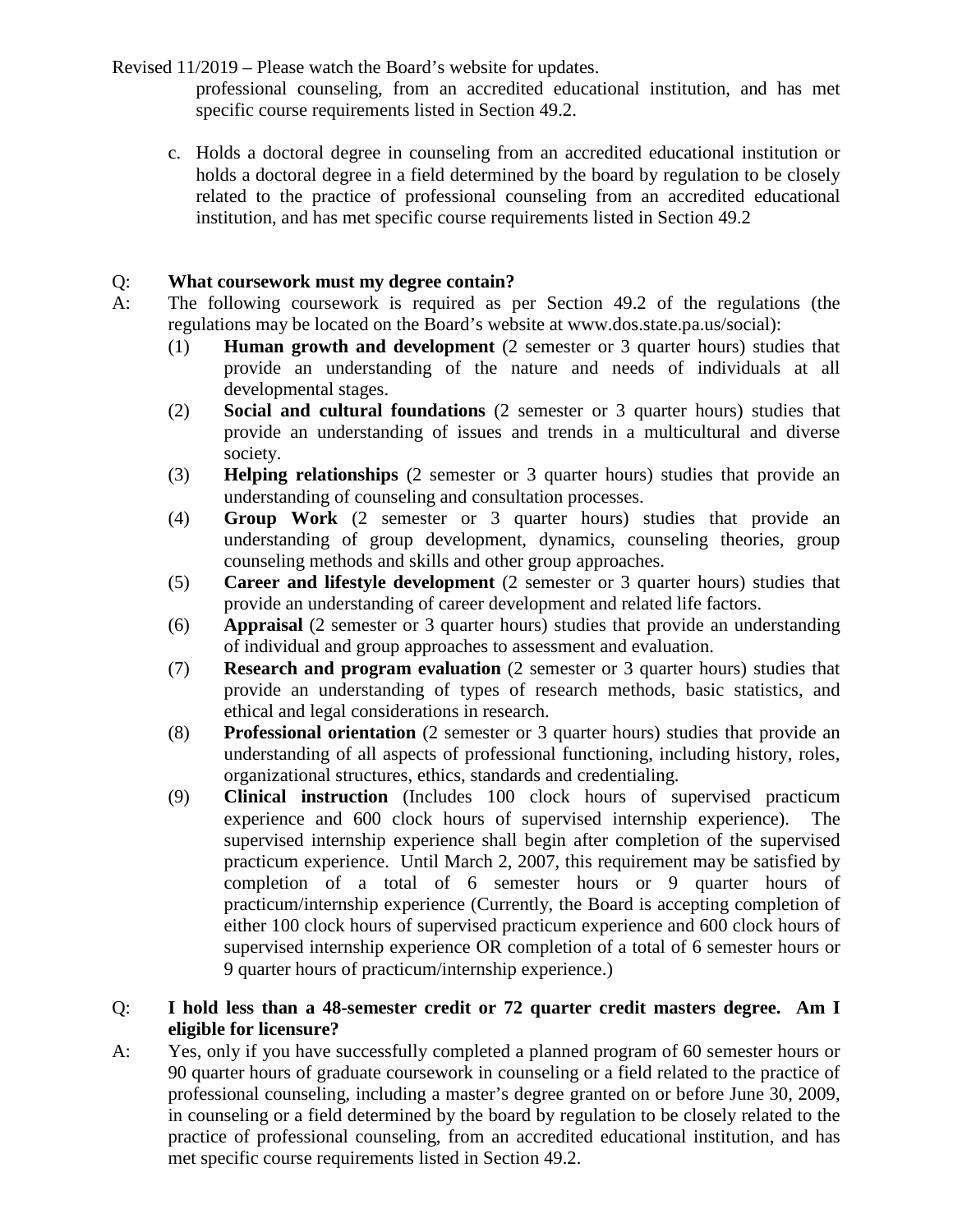### **ATTENTION APPLICANTS WITH LESS THAN A 48 SEMESTER OR 72 QUARTER HOURS MASTER'S DEGREE IN PROFESSIONAL COUNSELING OR A RELATED FIELD:**

**An applicant with less than a 48 semester or 72 quarter hours master's degree may qualify for licensure if the master's degree was completed on or before June 30, 2009. The additional hours needed to reach the required 60 semester hours or 90 quarter hours in a planned program may be completed after the granting of the master's degree.** 

- Q: **What examination do I have to take and pass in order to be eligible for licensure as a professional counselor?**
- A: The Board accepts 7 acceptable examinations as listed in Section 49.11 of the regulations.
	- (1) The National Counselor Examination for Licensure and Certification (NCE) give by NBCC.
	- (2) The Certified Rehabilitation Counselor (CRC) Examination given by CRCC.
	- (3) The Art Therapy Credentials Board (ATCB) Certification Examination given by ATCB.
	- (4) The Board Certification Examination given by CBMT.
	- (5) The practice examination of psychological knowledge given by the North American Association of Master's in Psychology (NAMP).
	- (6) The Advanced Alcohol & Other Drug Abuse Counselor Examination (AAODA) given by the International Certification and Reciprocity Consortium/Alcohol and Other Drug Abuse Inc. (IC & RC/AODA).
	- (7) The Examination for Master Addictions Counselors (EMAC) given by NBCC.

### Q: **When may I begin accruing my 3,000 hours of supervised clinical experience?**

A: *As of October 27, 2018*, Act 76 requires an applicant for licensure as a marriage and family therapist or for licensure as a professional counselor to complete at least 3,000 hours of "supervised clinical experience" AFTER being granted a master's degree. Prior to the enactment of Act 76 of 2018, supervised clinical experience could be accumulated after the completion of 48 semester hours or 72 quarter hours of graduate coursework.

An individual who has met the educational requirements of Section  $49.13(a)(3)(i)$  or (ii), as a professional counselor and has started accruing their 3,000 hours of "supervised clinical experience" after the completion of 48 semester hours or 72 quarter hours of graduate level coursework, *but prior to Act 76's effective date on October 27, 2018*, will be permitted to continue their supervised clinical experience towards licensure and to obtain a license as a professional counselor. Please be advised that the clinical instruction (practicum and internship) requirement of Section 49.2(9) of the regulations *cannot* be counted towards the 3,000 hours of supervised clinical experience.

An individual pursuing licensure as a professional counselor that has not started accruing their supervised clinical experience hours *prior to the effective date of Act 76 on October 27, 2018*, will need to obtain their master's degree prior to accruing the 3,000 hours of supervised clinical experience.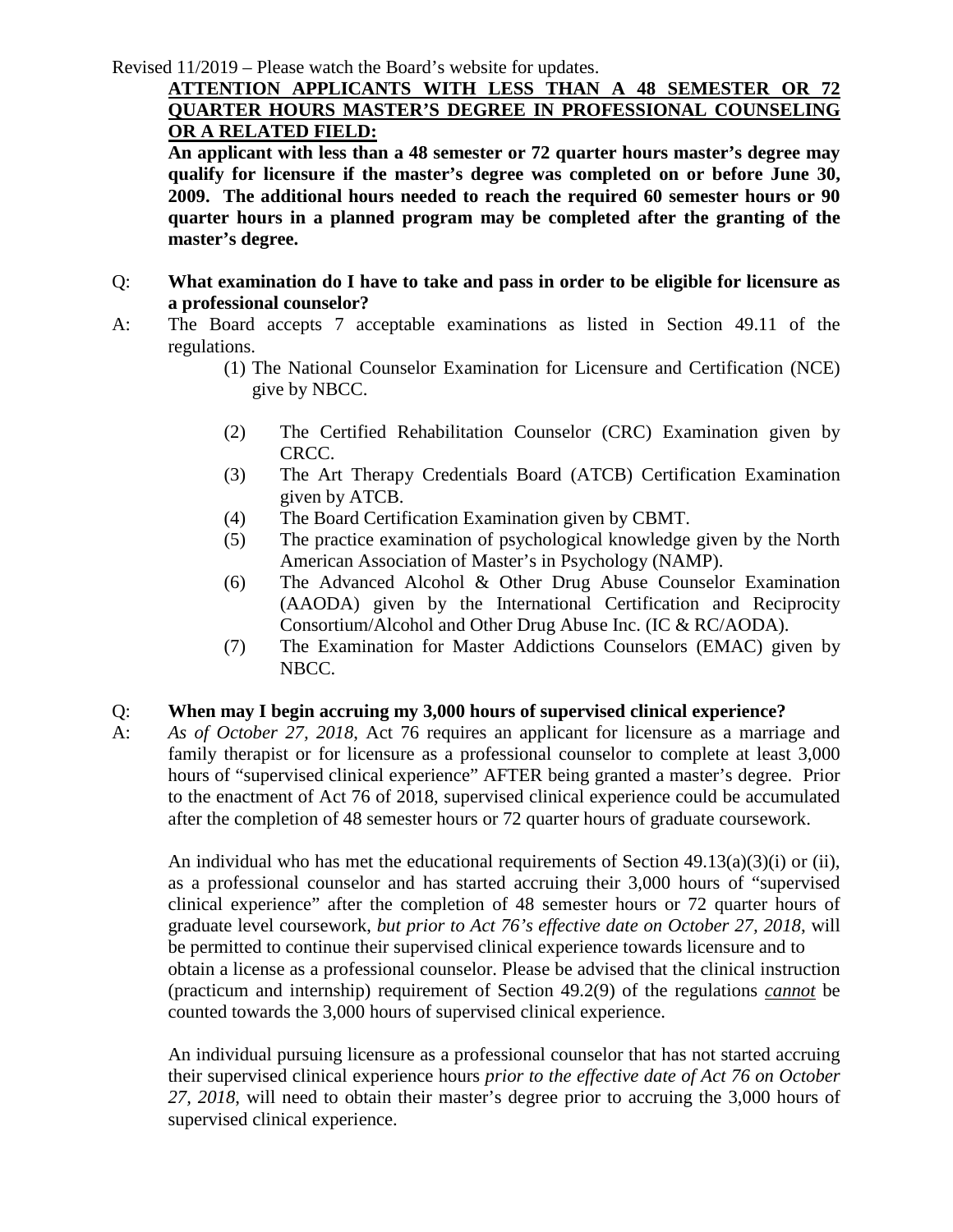- Q: **How many hours of supervised clinical experience are required and how long do I have to complete my hours for licensure as a professional counselor?**
- A: 3000 hours of supervised clinical experience are required. Under Section 49.13(b)(9) of the regulations: **The supervised clinical experience shall be completed in no less than 2 years and no more than 6 years.** (The Board has waived the requirement that no less than 500 hours and no more than 1,800 hours may be credited in any 12-month period.)

#### Q: **How many clinical hours per week must I work in order for the supervised clinical experience to be accepted?**

- A: Under Section 49.13(b)(8) of the regulations; supervised work activity will be counted toward satisfying the experience requirement only
	- if it takes place in a single setting for at least 30 hours per week but no more than 40 hours per week during at least a 3-month period
	- OR at least 15 hours per week for a period of at least 6 months.

## Q: **How many hours per week must I meet with my supervisor?**

A: Under Section 49.13(b)(5) of the regulations; the supervisor, or one to whom supervisory responsibilities have been delegated, shall meet with the supervisee for a minimum of 2 hours for every 40 hours of supervised clinical experience. At least 1 of the 2 hours shall be with the supervisee individually and in person, and 1 of the 2 hours may be with the supervisee in a group setting and in person. A total of 150 hours of supervision is required. At least 75 hours must be individual supervision and the other 75 hours may be group supervision.

# **Example: For every 40 hours of clinical experience you must have at least 1 hour of individual supervision and 1 hour may be group supervision or individual supervision.**

**Example: If working 20 hours per week – 1 week you must have 1 hour of individual supervision and the next week you may have one hour of group supervision.**

### Q: **How long do I have to complete my 3000 hours of supervised clinical experience?**

A: Under Section 49.13(b)(9) of the regulations – The supervised clinical experience shall be completed in no less than 2 years and no more than 6 years. (The Board has waived the requirement that no less than 500 hours and no more than 1,800 hours may be credited in any 12-month period.)

# Q: **What duties must my supervised clinical experience contain?**

- A: Under Section 49.13(b)(1) of the regulations: At least 1,500 hours (one-half of the 3,000 hours of supervised clinical experience) shall consist of providing services in one or more of the following areas:
	- (i) Assessment
	- (ii) Counseling
	- (iii) Therapy
	- (iv) Psychotherapy
	- (v) Other therapeutic interventions (psycho-education)
	- (vi) Consultation
	- (vii) Family therapy
	- (viii) Group therapy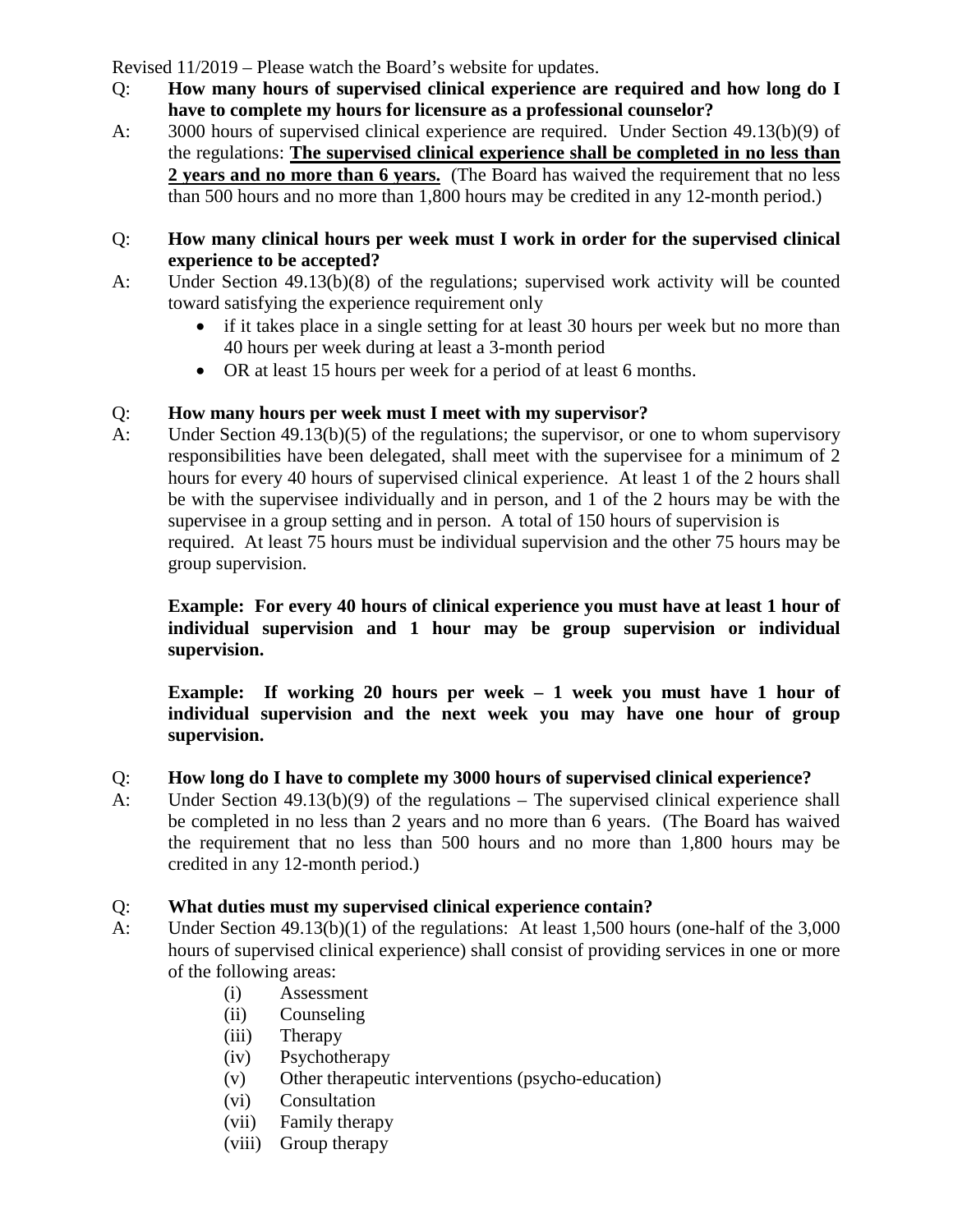Please note the above 8 experiences should involve direct client contact. The remainder of the clinical experience must be related to work with clients. **Example: case documentation and recordkeeping activities; court testimony related to work with client(s); advocacy on behalf of client(s); other activities that involve, support or enhance work with clients.**

**Please be advised that administrative duties cannot be counted towards the 3000 hours of supervised clinical experience. Example: administrative supervision of another individual, completing human resource and/or budget documentation, etc.**

**Please refer to Section 49.13(b) of the regulations for the supervised clinical experience requirements.**

- Q: **What are the qualifications for a supervisor to supervise the 3000 hours of supervised clinical experience?**
- A: For supervised clinical experience completed after January 1, 2006, 1500 hours must be completed under an individual who holds a current license as a professional counselor and has 5 years of experience within the last 10 years as a professional counselor (Section 49.3(1)) and the other 1500 hours may be completed under an individual who holds a current license and has at least a master's degree in a related field and has 5 years of experience within the last 10 years in that field (Section 49.3(2)), as per Section 49.13(b)(2) of the regulations. A related field is defined in Section 49.1 of the regulations.

For supervised clinical experience completed prior to January 1, 2006, 1500 hours must be completed either under an individual who holds a current license as a professional counselor and has 5 years of experience within the last 10 years as a professional counselor (Section 49.3(1)) OR under an individual who practiced as a professional counselor and has 5 years of experience within the last 10 years as a professional counselor (Section 49.3(3)). The other 1500 hours may be completed under an individual who holds a current license and has at least a master's degree in a related field and has 5 years of experience within the last 10 years in that field (Section 49.3(2)), as per Section 49.13(b)(2) of the regulations. A related field is defined in Section 49.1 of the regulations.

#### **Supervised clinical experience completed in another state may be counted towards meeting the Pennsylvania supervised clinical experience requirements if the experience meets Pennsylvania requirements.**

**Please also refer to Section 49.14 of the regulations for the Standards for Supervisors.**

#### Q: **What documentation am I required to maintain while I am completing my supervised clinical experience?**

A: You and your supervisor must maintain records as defined in Section 49.14(Standards for supervisors). You and your supervisor would devise a form to use to maintain your records. The Board may request these records if it becomes necessary.

### Q: **How many individuals completing the supervised clinical experience requirements may a supervisor supervise?**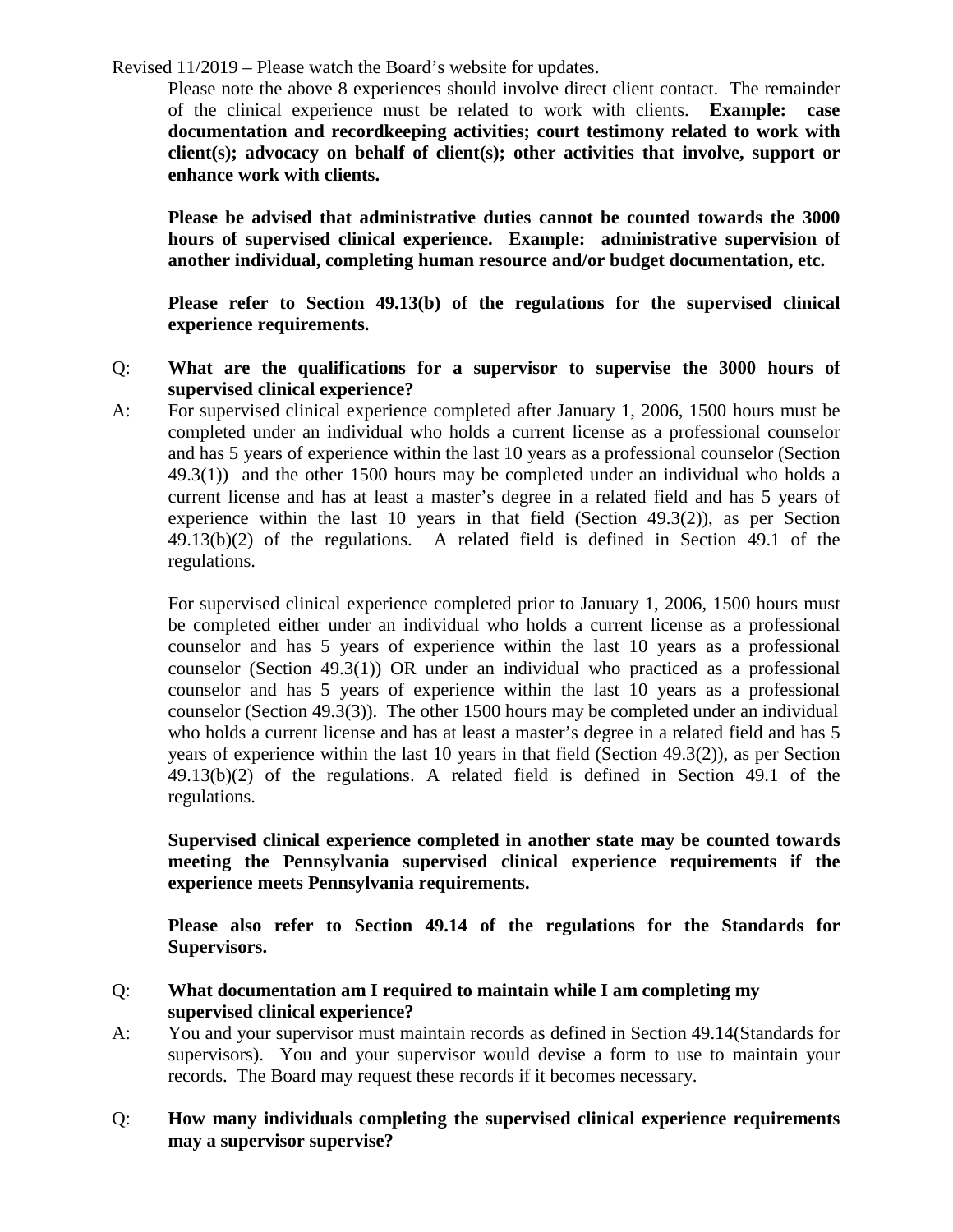A: Under Section 49.13(b)(6) of the regulations – A supervisor shall supervise no more than 6 supervisees at the same time. If this provision creates an undue hardship on a supervisee, the supervisor and supervisee may request an exception to this provision. The request shall state, in writing, the reasons why this provision creates a hardship on the supervisee and why the supervisee is not able to obtain a supervisor who meets the requirements of this provision. **Please be advised that in certain circumstances the Board may require a personal appearance by the supervisee and supervisor.**

#### Q: **If I am unable to locate my supervisor or my supervisor is deceased, how do I have my supervised clinical experience verified?**

- A: If you do not hold a professional counselor license in another state, you can have another individual who can attest to the fact that the supervised clinical experience has occurred, submit the following documentation:
	- (1) A notarized statement by the applicant indicating why the supervisor cannot complete the supervised clinical experience forms.
	- (2) A notarized statement, by the individual attesting to your supervised clinical experience, indicating how that individual can verify that the supervised clinical experience occurred and indicating why that individual is completing the supervised clinical experience forms instead of your supervisor.
	- (3) The supervised clinical experience forms, completed by the individual attesting to your supervised clinical experience, indicating your supervisor's name and qualifications and all other documentation.

If you hold a professional counselor license in another state, you may request that copies of the supervised clinical experience on file with the other State Board be forwarded to the PA State Board for review.

### Q: **What is Act 41?**

A: Act 41 is an alternative path to licensure by endorsement for people licensed in good standing in another state if they don't meet the Board's current endorsement requirements. It states that the Board SHALL issue a license if a licensee (1) holds a current licensed from another sate whose licensure requirements are substantially equivalent to or exceed the requirements established in the Commonwealth (2) demonstrates competency in the profession through methods determined by the Board such as CE or been in practice for 2 of the last 5 years preceding the date of the application (3) has not committed any act that constitutes grounds for refusal, suspension or revocation of a license unless the board determines that the act should not be an impediment to licensure (4) is in good standing in the other jurisdiction and (5) pays fees established by the licensing board.

#### Q: **I am licensed in another state as a professional counselor. What is the procedure for licensure under Act 41?**

A: You will need to for the license on-line at [www.pals.pa.gov.](http://www.pals.pa.gov/) Please note that you must hold a license in good standing as a professional counselor in another state and have been actively engaged in the practice of professional counseling for 2 of the last 5 years in any state or territory in the United States immediately preceding the filing of this application for licensure by endorsement under Act 41. All applicants from another country will be reviewed on a case-by-case basis.